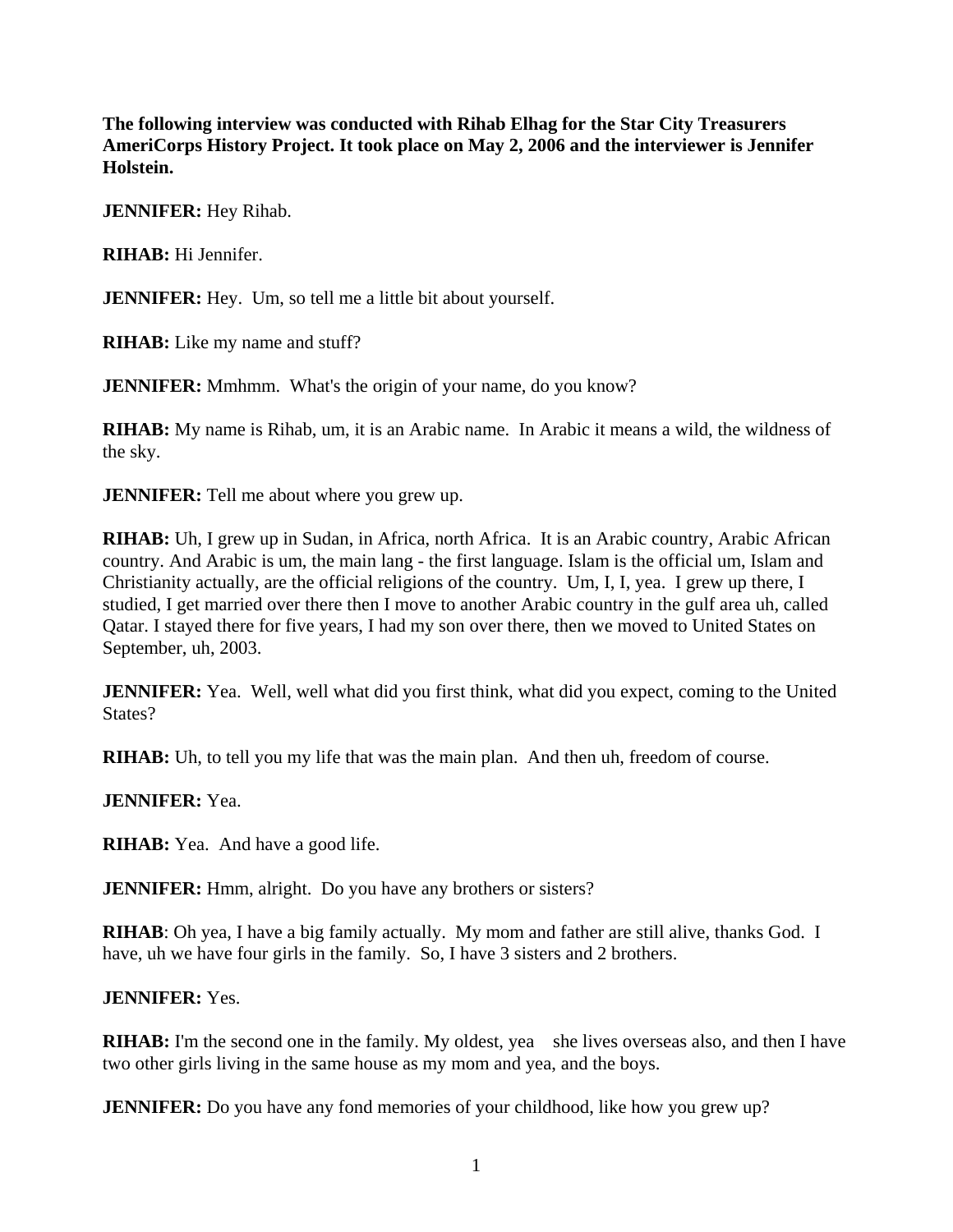**RIHAB:** Oh yea! It was fun. The first part of my childhood I lived near a beach.

## **JENNIFER:** Okay.

**RIHAB:** In a beach area, so it was very fun, playing all the day, or the afternoon after school at the beach. And then uh, we moved to another big city, like um, when I was in intermediate school. And then, yea. So it was a good childhood. I can say that I did have a good one. Um, my father is a great man so he worked hard for us to get educated, and that's something different in my country.

## **JENNIFER:** Mmm.

**RIHAB:** Um, all of our family my sisters and brothers, have graduated from University. Um, I have a Bachelors degree (unintelligible) and Social Studies. My oldest sister has a Bachelors degree in Chemistry. Uh my youngest sisters, one is a lawyer, one is a physician.

## **JENNIFER:** Mmhmm.

**RIHAB:** Um, my brothers, one is a business man, and the other the youngest is studying math at the University in India. He's studying engineering, so.

**JENNIFER:** Uh, sounds like .

**RIHAB:** Yea, education is a main part in my family, so we work hard to get it. And then after that uh, it is not normal in my country for people to have like, uh, to play a sport in a regular way or stuff. But we had that chance also to uh, (unintelligible) sport, us girls and reading and stuff.

**JENNIFER:** Mmhmm.. Do you have any traditions that you do in your family? Like custom, that you celebrate together?

**RIHAB:** Yea, we like, yea we have some celebration, days you mean?

# **JENNIFER:** Yea.

**RIHAB:** Officially we have the Islamic (unintellible), uh it is a holiday, two, uh, two days during the year where in the yea, four months is apart between them. This is the Islamic one. And then we have the new year, because like, forty percent of my country is Christian so we have the Christmas holiday. And we do have the Easter. And we have uh, the and we have different actually. The Christian people, we have two or three main groups of them, so each one, each group has it's own holidays, so. It's good for us, we have all the holidays with them. So we do have like, 5 I think, Christian holidays and two Islamic holidays and then we do have the Independence Day is off and we have the New Year day is off, too.

## **JENNIFER:** Mmhmm.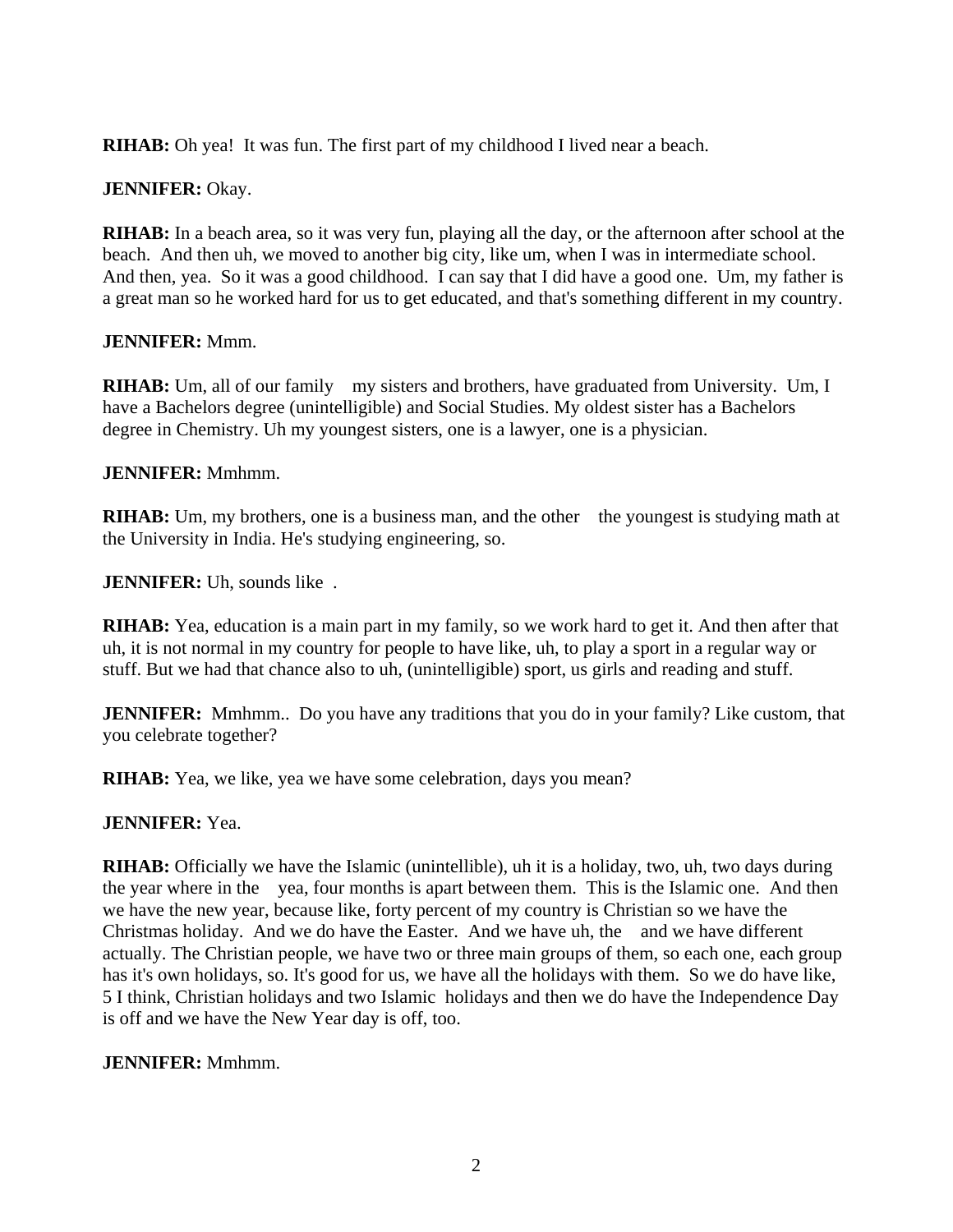**RIHAB:** So, but these are official holidays, but because the cultures are different like uh, if there is a marriage or if there is uh, like a special occasion in the family, this is a day for a holiday too. Or, like celebration in my family, so. Uh, like marriage has it's own traditions and then we do have the uh, when we have baby there's a different tradition for it, and then. So, every, each culture has it's own.

**JENNIFER:** Hmm. Alright, um. What tell me about your education growing up.

**RIHAB:** My education?

**JENNIFER:** Yea.

**RIHAB:** The past one or the current one? [Laughs]

**JENNIFER:** Either one.

**RIHAB:** Okay. Um, we do like, you mean the education, uh. Okay.

**JENNIFER:** Like the, like the Arabic language and how you write, um.

**RIHAB:** Oh, Arabic and how we write the Arabic language?

**JENNIFER:** What's the difference between here in the United States and back in Sudan?

**RIHAB:** Oh, everything's different! [Laughs] Um, like education religion is a part of education there, not like here. So, we study the religion Islam for Islam stuff, um it is called (unintelligible) schools, so. Or Christianity if you are Christian (unintelligible) to your religion, so we do have uh. We study general subjects, math, geography, science, and Arabic language and English language. Uh, I started studying English when I was in the intermediate school, but they changed it now, so they get it from, uh, we call it primary school. It is uh, what is the word elementary school.

**JENNIFER:** Elementary.

**RIHAB:** So, they change it now so kids start studying English in first grade. And then you study the Arabic language too, and the difference between them is that we write Arabic is the most difficult, more difficult language, but you write from right to left. Um, the letters are different and the numerals are different uh, the grammar is different, everything. And then, you keep studying all generals. And intermediate school is 8 years and then high school is 3 years, that means 11 years from general studies. And then, most of the kids in my country go to University. It is not like here, some people drop out of school. So, because we will need to change our lives so they know that education is uh, I don't want to say the only, but it's the main way to get a bright future. So uh, there is uh, government universities. That means uh, expense is, is uh, limited. The government pay for you. And then there is private education institution. So if you didn't get the chance, or if you doesn't have if don't have high score, to join a university, you go to an institution or university private one but you have to pay a lot of money. And then, uh, after that usually people, after that they get a job. Or they move overseas, to any country, to get another job. And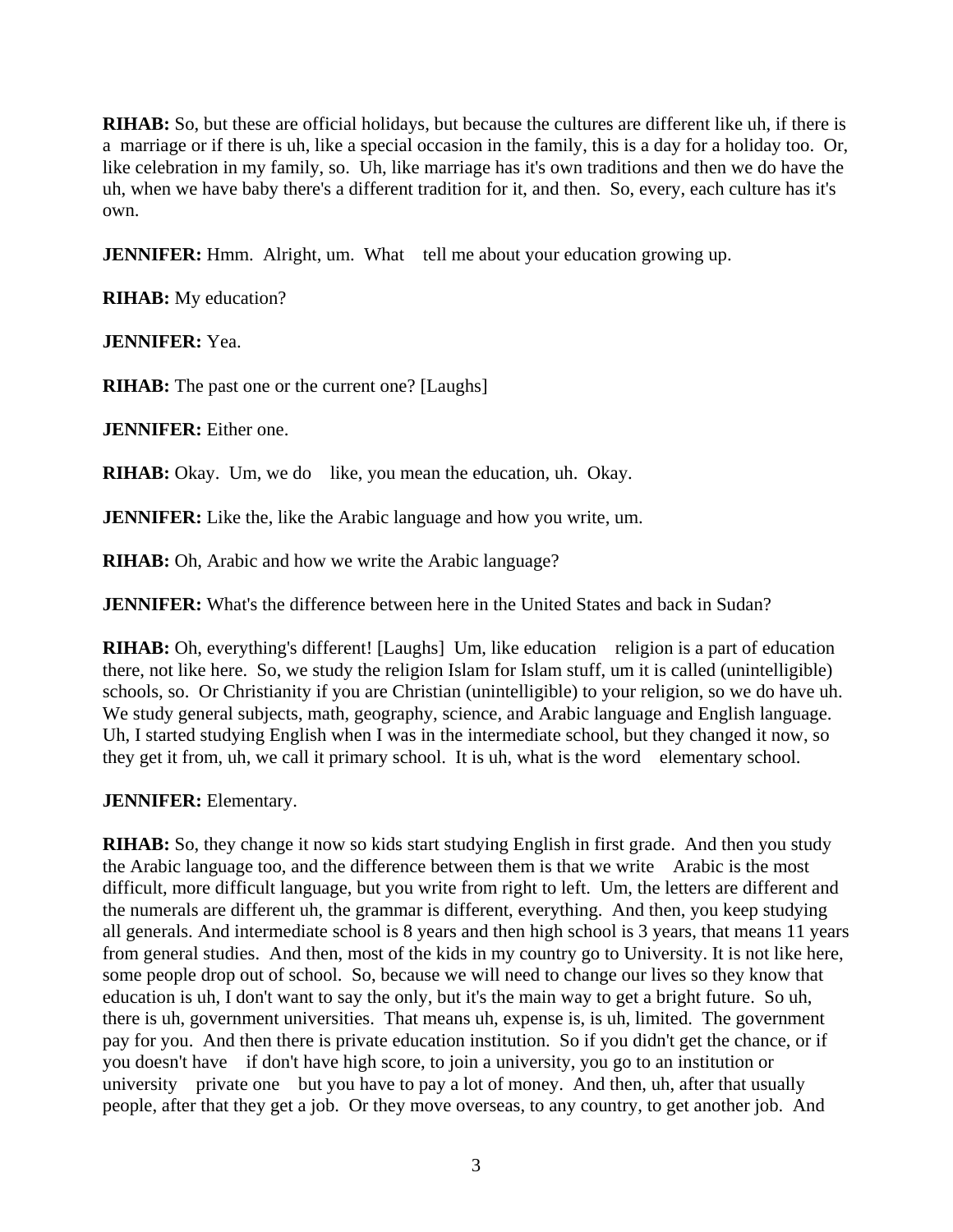then, uh, yea that's how it works. These days, most of the people go for the, after graduation, the post graduate education like Master or PhD degrees, so. [Claps hands together.]

**JENNIFER:** Hmm. Um, tell me about um, like what foods

**RIHAB:** Oh, the food?

**JENNIFER:** Like, if there are certain kinds, yea.

**RIHAB:** Mainly we eat uh, Sudan considered the most richest country in Africa, in land and water. So we have, uh, otherwise the first country is uh, (unintelligible). So, we have uh, big portions of animals. Before wars (inaudible)because now it's different. But so meat is the main part of food, especially beef. We don't eat pork over there. Maybe there is a few pork, uh, pigs. But, nobody eat pork. So uh, you will eat meat, eh, mainly 3 times a day [Laughs]. And then we do eat some kind of vegetables, African vegetables like okra or beans or beet, or like this stuff. And then we have like, have you ever seen the Mexican dorito, or burrito, whatever?

### **JENNIFER:** Yea.

**RIHAB:** So, yea it almost that kind, we use it for to make the bread. Uh, Sudanese bread, it's a traditional bread. We call it "kissra"

### **JENNIFER:** Mmhmm.

**RIHAB:** Like, they, they blend uh, they get the corn. They dry it and then they blend it. And then, uh women women who were the people who cook in my country, men usually doesn't, don't cook. So they get this flour and then uh, mix it with some water and leave it out for 3 or 4 hours to make like, a little bit sour. And then, they will, they do it, they make it in the oven. This called "kissra." They use it, people use it traditionally, especially in rural areas, country. But we uh, you will see they usually eat fresh bread. And then, we cook food differently. Like we get the onion and we uh, put in the pan and then uh, after it's like yellowish yellow color and then we add the meat and some water to boil it. And then we add some tomato sauce and this is a main yea, mainly this a first dish. And then you add whatever you want from vegetables, whatever the family want. And then we usually fry the uh, fry the food like the meat and stuff. And oh, barbeque it.

#### **JENNIFER:** Hmm.

**RIHAB:** Uh, and then drinks...uh. Alcohol is not allowed in my religion, so you can't sell it or you can't buy it, officially. But, there is people who do. So uh, it is not uh, a kind of drink. But we, we go for any kind of juice. Orange juice, lime juice, any kind. And then uh, food depends on your income. Like, rich people eat mainly any kind of food. Almost, it is American lifestyle if you are rich or (unintelligible), so. The food is civilized and everything is easy. But, if it's a low income family or people in the war areas and stuff, those people mainly eat one meal a day. And maybe it is even it doesn't consist of all the main food groups. But, yea, thats the main. And then we go for the fruit because usually banana, grapefruit and mango, these are main fruits in my country. Uh, we don't grow, like apple and yea, and grapes in Sudan because it is hot country, but we import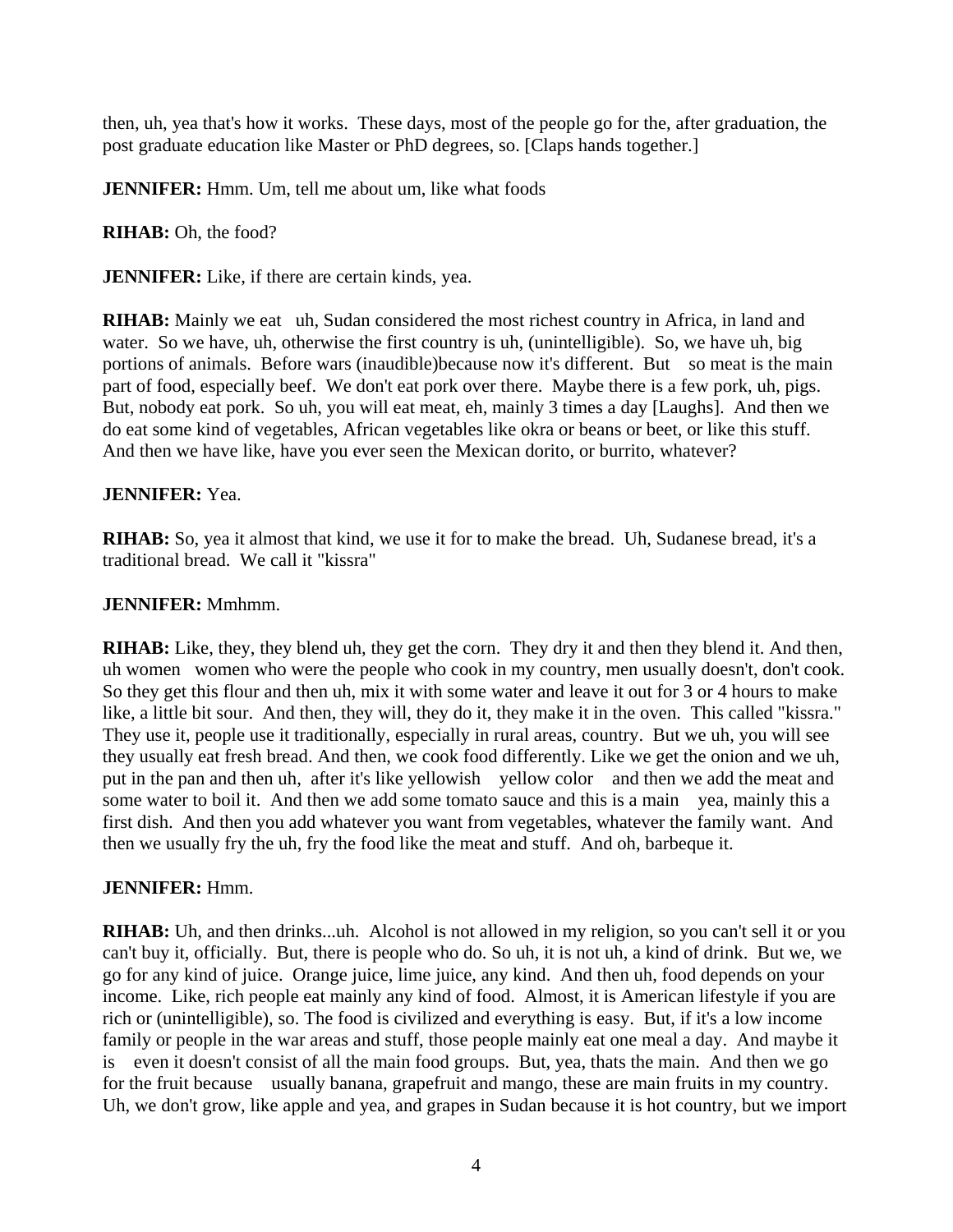it. So just rich people eat this kind of fruit, but. And then we have the other kind, dates. It is, uh (background noise, unintelligible). So this is the kind of food in my country. We will eat three meals, usually nobody eat at morning. When you wake up, like, and brush your teeth and stuff, we drink tea. English tea, it is tea with bread. Uh, with uh, millk and bread, or whatever. And then you go to school or work, whatever. And then we eat breakfast like, ten o'clock at morning. Yea, normally. And then uh, the supper time is two or three o'clock afternoon. This is lunch time actually. Then supper or dinner, it is late. Like eight, nine at night.

## **JENNIFER:** Hmm.

**RIHAB:** And it differ. Usually, most people just drink some milk or something at night, so it is light meal

## **JENNIFER:** Hmm.

**RIHAB:** It is not like here. That's about it.

**JENNIFER:** Mmhmm.. Um, going back to your childhood. Um, did you, do you all eat together when you have your meals?

**RIHAB:** Oh, yea! Usually people eat at the same plate it's like, we have the big trays, it is round tray. We call it "sumi" in Arabic. Uh, and then, uh, like say when the meal has four or five dishes, like the main one, soup or, uh we call it "damaa" in Arabic. And then, and this is the food I described for you. And then, usually there is a green salad plate, and this is custom, everybody has to eat it. Like tomato, cucumbers and stuff. Uh, sometimes there is uh, and then there is the meat or fish or any other, fried or stuff. And then, we do like pasta, macaroni. But we don't eat macaroni and cheese, and so we go for the macaroni with meat. Uh, some hamburger, like American hamburger or something. We, we, we put a big amount of food in one big plate, each one. And then we put it in that round, big tray?

## **JENNIFER:** Mmhmm.

**RIHAB:** And we, the dining room, whatever, uh they put the stuff in the dining room. So all the family eat from the same plate, from the same, yea. From this dish, whatever. After we're done, they take this off and they brought the, uh they gonna bring the fruit. After the fruit, the tradition goes for the hot tea. So, we do uh, hot tea in a big pot? And then everybody has a cup of tea. And this means the meal is done. So we eat from the same plate, in the same place. Nobody has his own plate. This, this used to be like that, the traditional way. These days, especially, we will go for, like American style. So, either they eat outside home [Laughs], or they have their own plates and stuff.

**JENNIFER:** Hmm, um. Returning to your childhood. Um, do you remember, um, anything about your grandparents? Any stories?

**RIHAB:** Oh yea! Yea, because family relations is something important in our culture. especially for respect for elder people.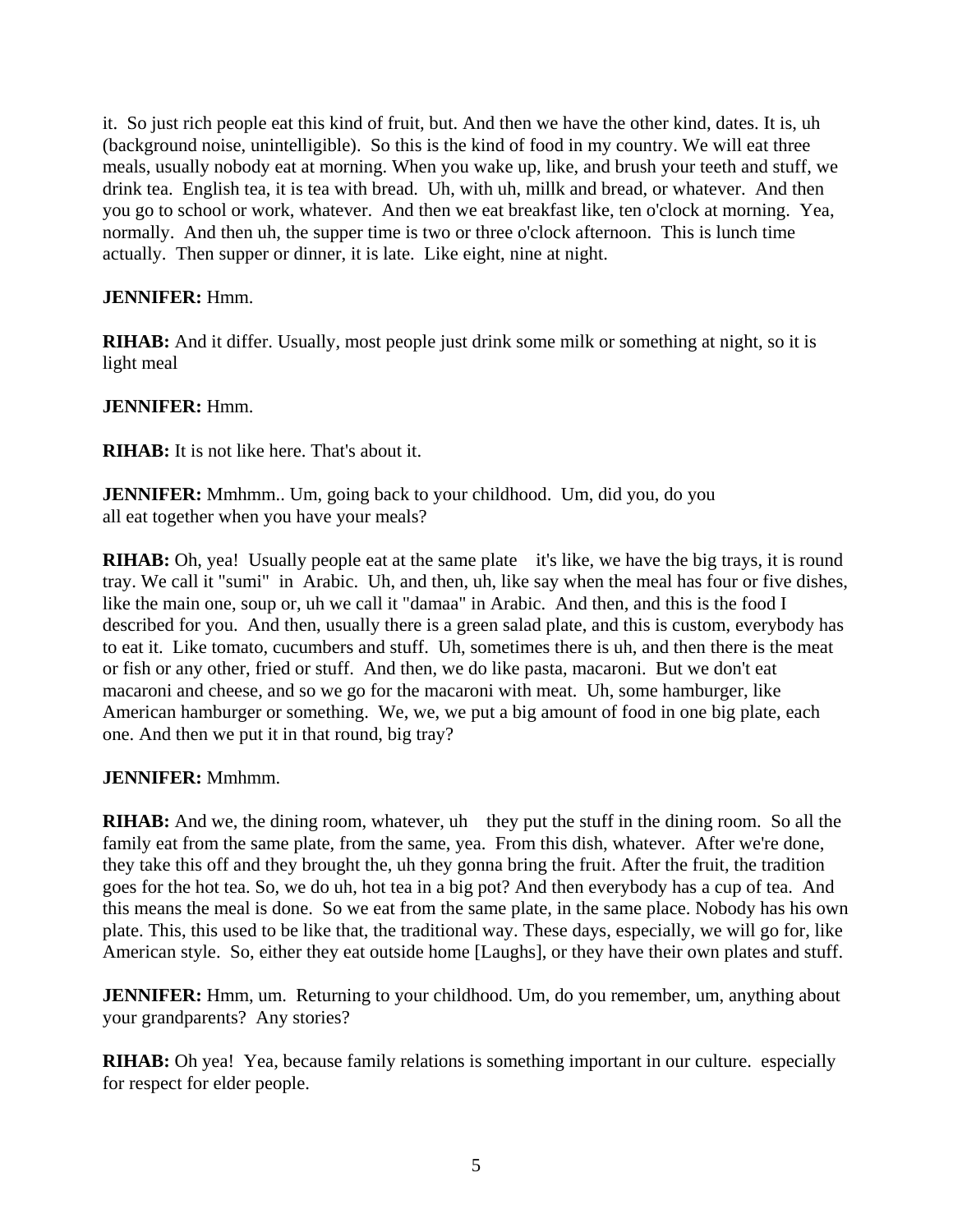### **JENNIFER:** Right.

**RIHAB:** So I have a good relation with my grandpa and grandma. My mom, my grandma, actually my mom's grandma's mother, she just passed away 3 years ago, so. She's (unintelligible), actually. And then, traditionally, when a woman have a baby, her mom come and stay home with her and help out with her house and the other kids. So, every time my mom has a baby she comes and stays with us. And then, we live, uh, close to the other, so every Friday Friday is a holiday, is a day off on the weekend, in my country so every Friday all the family, all the kids children take their kids, the grandkids, and go to the grandparents family, and stay all the day and eat all the day, and help their mom. And if they are sick or something, you go during the week. But mainly every Friday is when the day is with your grandparents. Or, if you have a wedding or something in the family, so you go to that house, but. And then yea, it is not like here. Grandparents has a say in the family. So, if they say something, it means it is almost like order. Everyone has to obey. So, even the father or the mother or whatever. So yea. Family relation is so (Unintelligible).

**JENNIFER:** Yea. Is there any other expectations in you rcountry? That you have to

**RIHAB:** Oh yea, I have to show respect to people, even if they are your neighbors. And many, eh, all neighbors know each other uh, so. And then, even the neighbor can raise you. Like, he has a say in you. Like if he saw - say a neighbor saw a kid in the street doing something bad. He can hit him, or grab him or whatever, and put him in time out and whatever. And take him home back to his parents or whatever. And then uh, there is no like, it is not like here, like kids can stay outside or stay alone at home. So, maybe mom and dad - after kids come to school, school days start at like seven o'clock at morning, and it end like three o'clock. So if the mom is working and she comes home like, after three, four or five. So the kid have hour or two to stay home alone before his parents come. So, who watch him? The neighbor. There are ladies who is not working, and they watch the kids and keep the area safe and stuff. So, you show respect for everybody uh, in the society or your community, even if you don't know him. And then uh, tradition goes for, like if you sit if you are sitting down and some old people, anybody, old means older than you. So, if you pass, like or go coming toward you, so you stand up and say hi. You can't say hi while you're sitting down. That's not disrespect. And then, like if you are, somebody come home and you're at the door, you have to offer him stuff. So it's the (unintelligible). All your lives always you, the way how you show respect to other people.

#### **JENNIFER:** Hmm.

**RIHAB:** And, offer help for them. Like youngest kid uh, go do the shopping, especially the bread because we usually buy the bread every day, at morning. Because it is fresh. So, they used to send the kids to buy the bread. So, say a neighbor doesn't have a kid. So, your neighbors kid buy for you, and do the work for you. Like, bring you the mail, do the stuff for you, clean your yard and stuff. So, yea, it is because low income and stuff, so there is no co-worker to help you. So they use the kid to help the family. And the other thing that kids are not allowed to work. Like, it is not like here. You start working if you are 14 or 15 to get money. Because you don't have to pay nothing. And uh, the kid doesn't leave, don't leave the home after (unintelligible). No, you can't leave the house even if you are a boy or a girl, doesn't make difference 'til you get married. So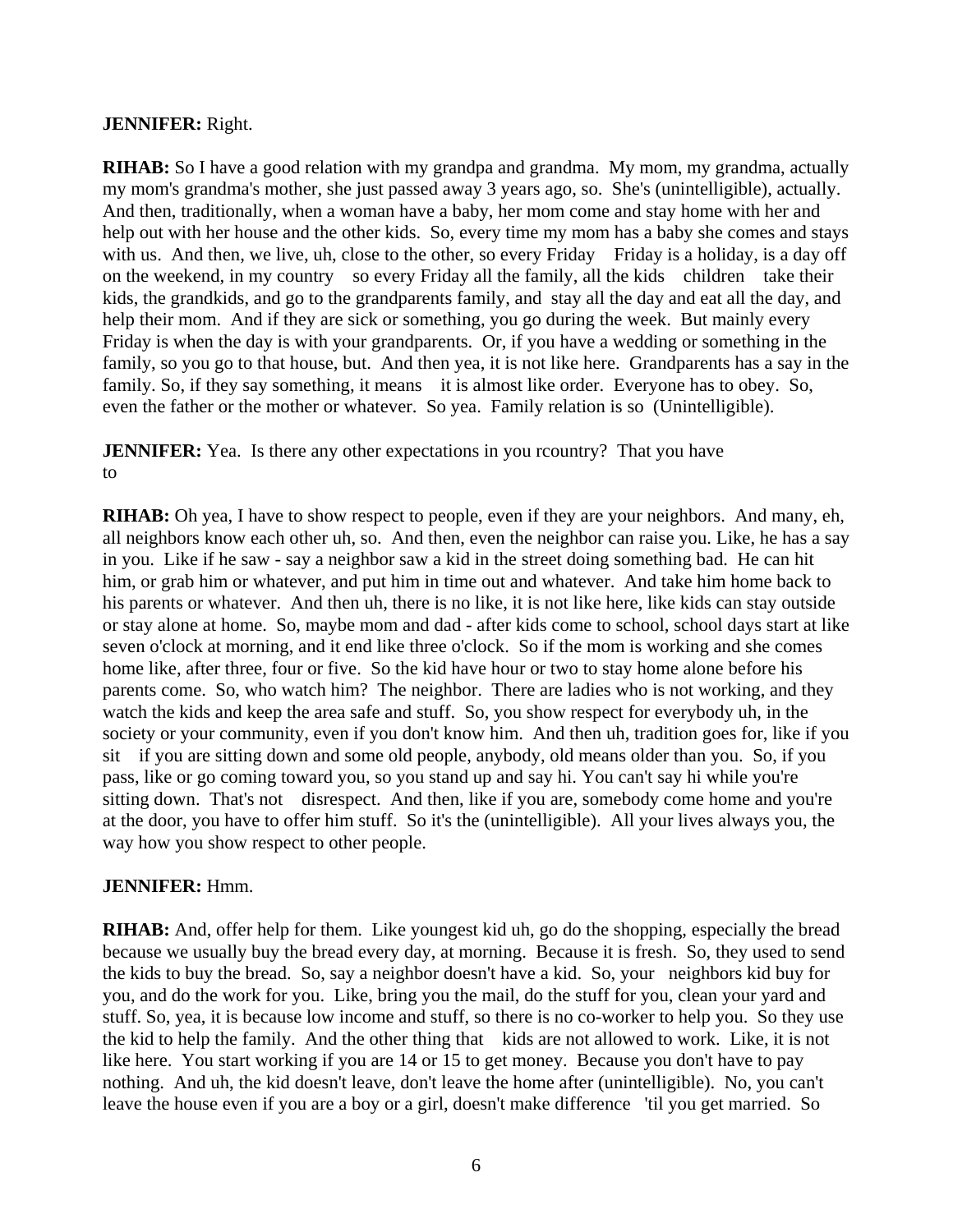even if you are in the college, or the university or, even if you are working, (unintelligible), you can't leave the house. So you stay at home, the parents pay for everything. Your food, your rent, your clothes, everything. And then we will usually after that, when we get a job, they help, they pay some share to the mom. But, you don't have to. So that's why, your spare time, you offer it to help, in the house. To keep it clean, to make it running, to help the visitor when they come. Serve them, give them food, whatever. And jobs different from boys and girls. Like boys do the shopping, clean the houses, whatever. And then the girls cook, do the laundry if you don't have a servant in the house.

#### **JENNIFER:** Mmhmm.

**RIHAB:** So this is how your house work. Usually, moms the mother she's all who has the house uh, duties. Like, um, she's the supervisor of the house. So men just work, go to work and come back. And have find everything clean and food cooked, and. So the daily basis is for the mom, even if she is working and that's not fair to her.

### **JENNIFER:** Mmhmm.

**RIHAB:** But that's how it works.

**JENNIFER:** Hmm. Tell me about the day you got married.

**RIHAB:** Oh, my wedding? Oh yea, that's a big process! Because uh, traditionally when you want to get married, like say before four or five (unintelligible), man has to pay money to get married in my country. Like, so a man pays uh, the lady money. And he has to buy her gold, a set of gold, and that is very expensive. And then also, we do something called "shera." "Shera" means a set of clothes, like say, eight sets. Sets mean a dress. We do the sari, or the Sudanese top. It is a long piece of uh, silk cloth. We wrap it I don't know if you saw it we wrap ourselves in it. So, you have this one, and then the dress and the shoes, and the bells and the jewelries, same color. So, it starts from three bells if you are low income, it goes to up to twelve or sixteen, whatever. It depends on your income. But, there must be a "shera" anyway, even if you are poor. So, mom buys this one. So the girl, she gonna have the new clothes, the new jewelry, a set of gold, and then the money in cash to help the family. So, to get marreid you have to pay a lot of money. And then uh, usually uh, the man choose a girl and he, he the man, uh family, the groom family go to the gr uh, the bride family and then ask for her hand, or to marry her. So the father, say the father, the groom father say, 'We want to get, we want to marry your daughter, Rihab,' whatever. And then, if I said yes - they ask me, if I say yes that means I agree, so then we start the process. Three or four months after that day, after the family came to my house, the girl brings that "shera", the clothes and stuff. And then for a marriage you have a special kind of perfume. The mom usually uh, the bride mother and her aunts and stuff prepare it. So, after they bring the bride the "shera", the set, they start doing the Sudanese perfume (speaks quietly, unitelligible). And then, after that say, they gonna say, the wedding. For me, I get married (unintelligible), see. So, then (unintelligble) where they do the cards and musician and stuff. And then they stay at the hotel. Some people just do the because it's not like here, you can get married in the street! [Laughs] Like, in the yard.

## **JENNIFER:** Mmm.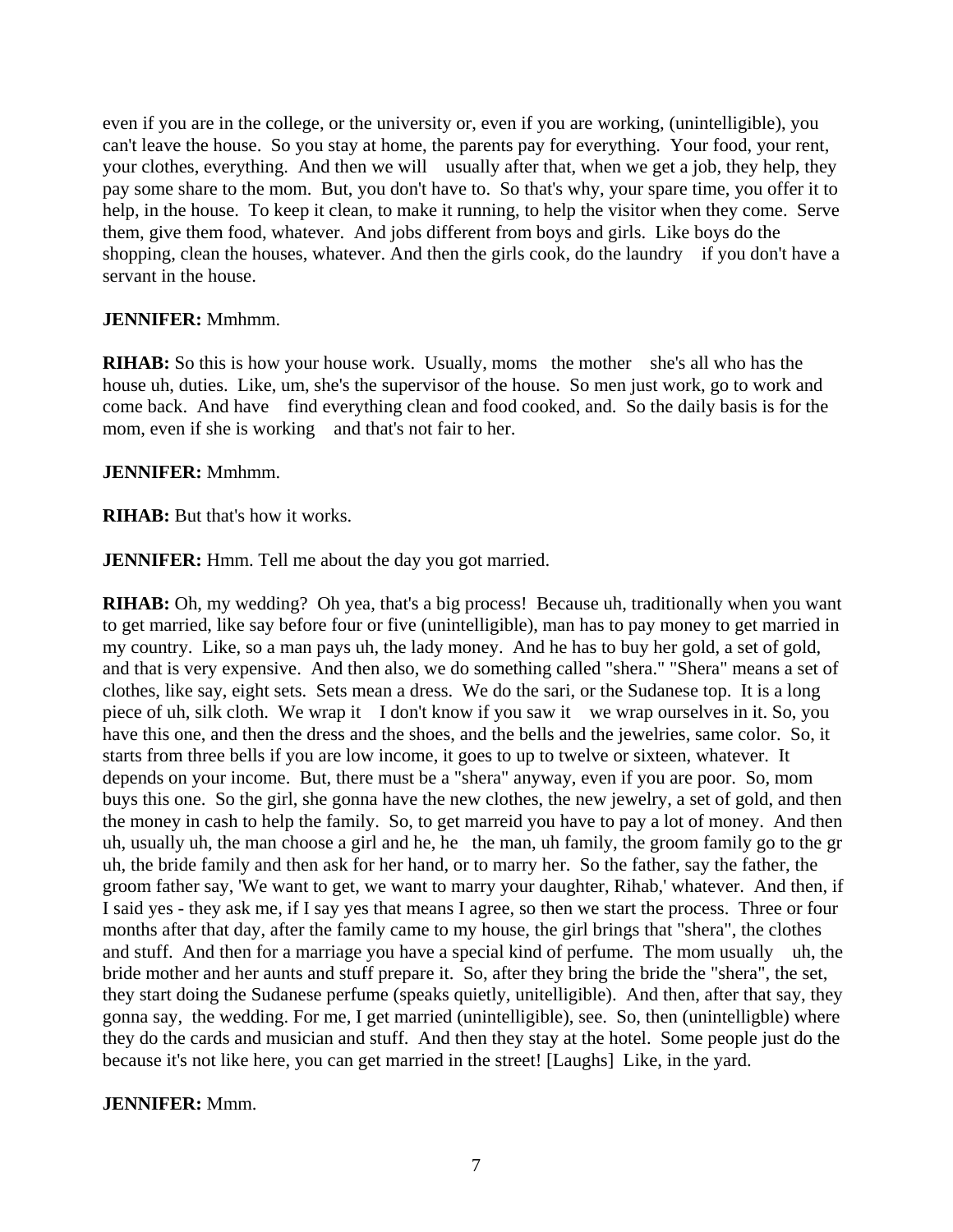**RIHAB:** So, we put uh, because people has a big yard, everybody has one. So they put all the chairs in the yard. And then, singers! You have to be like we serve a lot, like, the family is big. Say, in the wedding there can, yea there can be, like say a thousand people, or fifteen hundred people. And then, you have to feed all the epople. So, usually there is a cooker. You pay him money and he come and do all the food. Because people eat together, so. Uh, there is a suppertime, everybody. We do that (unintelligible) I told you about. And then the people eat in groups. And then, (unintelligible) is a party and, and usually when it is at night, (unintelligible) it is nighttime. So, after sunset because it is very hot in my country so after sunset, they do the lighting and the decoration for there. Or, if you are rich you can go to a hotel, whatever. And then the, the bride wears a white dress and the man, the groom wears a black suit. It is just like the Americans do. And then, there must be a singer, this is different. So the singer come and he sings while people eating. And this, there is a big party, just at night. So next day at morning, there is a Sudanese, Sudanese traditional uh, party. And this goes from the morning, or the afternoon. So the, the bride wears Sudanese clothes and they do a Henna tattoo. If you saw it, it's a black drawing with Henna, it is natural tree. So it goes, after it lasts for fifteen days or something, so. And then, they color all the bride's feet and hands in this. And she wear a lot of gold. Her you can wear your mom's, your aunt's, every whatever. And then, so you, you look beautiful. And then, she wears the makeup and stuff. There is, people who girls who dance, in this tradition. They, they call it bride dancing. It is sexy dancing stuff, but just for ladies. So, usually men can't see, because the bride usually wears short stuff, and especially the jewels and stuff. So, she dance for the ladies and they have fun. And after they're done with this, there is some kind of blessing. Like the mom, the groom mom or the bride mom. They came and like, pray for whatever. And then they are ready to go after this, to start their honeymoon. That's how it goes. So my, usually mainly, my wedding is the same. The difference is uh, yea I didn't do the dance. I didn't like it, so I didn't dance. And then you, I went for a honeymoon, in a hotel. I didn't, didn't travel overseas. Usually, people travel outside the country to have a honeymoon. I didn't because I was traveling anyway, moving with my husband towards our country. So, I will stay with my mom for these days. So, I stayed there, then I moved with my husband and stuff.

**JENNIFER:** Mmhmm. Tell me about having your, having your children.

**RIHAB**: Oh yea. As I told you before uh, usually the moms come to stay with you if you have a baby. So, I, I had my baby overseas, in another country. So I send my mom a visitation visa, and she came. I had a C-section, my first one was trouble. It was, he was a premature.

## **JENNIFER:** Hmm.

**RIHAB:** But uh, yea it was worth it. The first, yea the first was when I stopped working and stayed home. I had difficulites with the pregnancy. And then uh, usually the first babies are someone special because he had the, you know they're very special and stuff. So we had the big birthday after we have him. When you have a baby uh, you usually cut sheeps (unintelligible) and you invite all the friends and family, and then, yea. We did that, we invited all, everybody. Even my son was in the hospital, he was in the incubator, but

## **JENNIFER:** Hmm.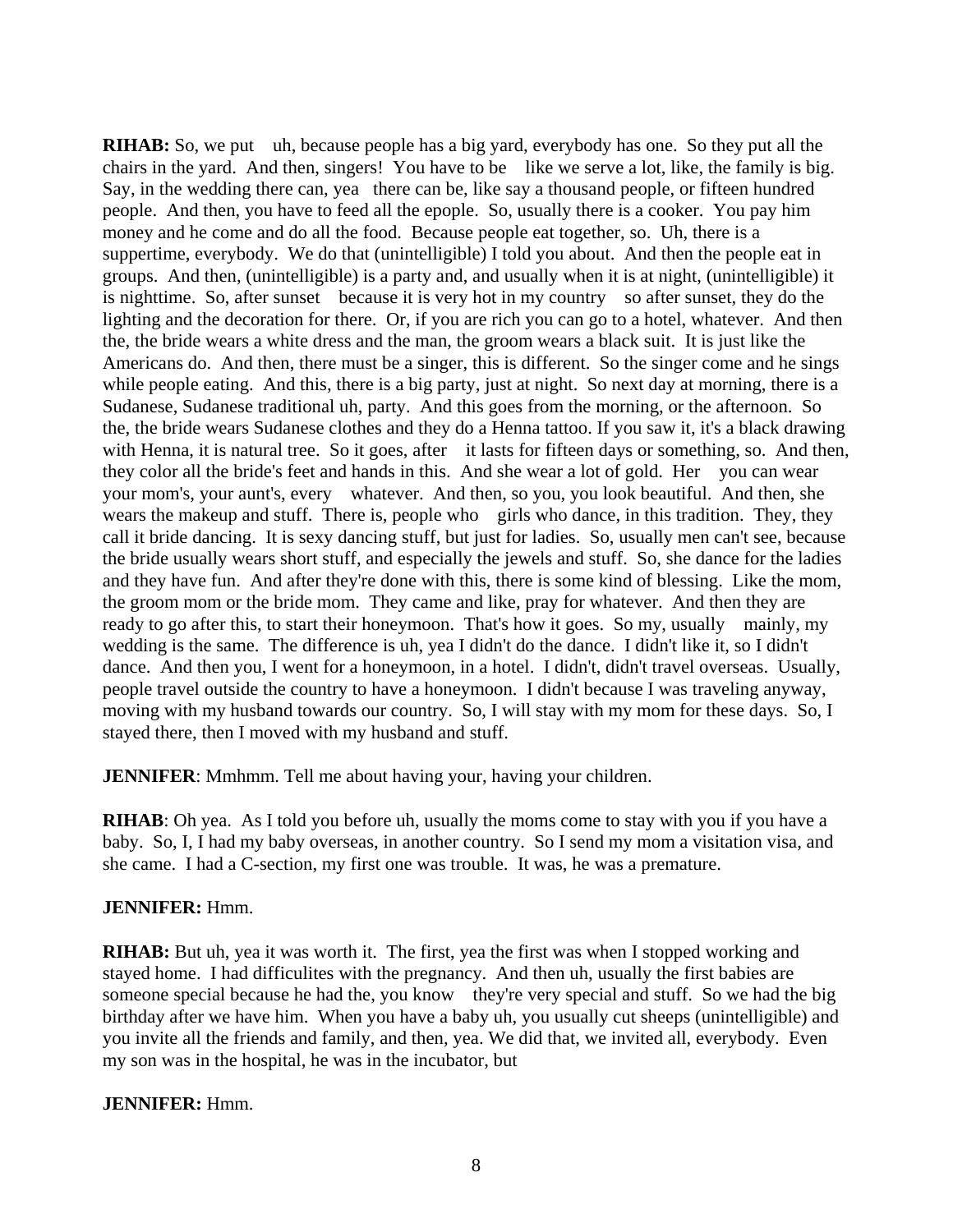**RIHAB:** Anyway. And then the mom, she wears good uh, nice clothes and she put uh, jewelries on and stuff. And she, she, she welcome people to her house. Other people cook for you, you don't have to cook because you are sick and stuff. They consider you sick, even if you are not. And then, my mom, for me my mom showed, uh she came after the party, because she wasn't there. Usually the party is on the seventh day, after a week, or after two weeks.

### **JENNIFER:** Hmm

**RIHAB:** So. People can eat, have fun, bring all their kids and do they, they bring you money, or gifts. It is like a baby shower. And then, after you leave this is the first party and then after you have, after you go, say, seven days we do another party. And then, in this one you don't have to cut the sheep, you don't offer meat. You just, we just do the rice and uh, doughnuts and then , some kind of pudding, Sudanese pudding. You offer it to uh, mainly women just come in this one. Just for women. And then you have to give your friends, like we distribute for all the (unintelligible). So, you take, like take away. And then, who comes to your house come and eat. And this one like, blessing for a baby? We believe that it is like, I don't know what you call it. Like, it is like, no I don't know what they call it in English, but it is like, uh yea. It is mainly blessing for a baby, so God can expect him, and you know what I mean?

### **JENNIFER:** Yea.

**RIHAB:** And guard him, so.

**JENNIFER:** Yea. Um, tell me about your journey to the United States.

**RIHAB:** My journey?

**JENNIFER:** Yea, what was it like?

**RIHAB:** Oh, it was long journey, like uh because I used to live in Qatar, it is overseas near Iraq.

**JENNIFER:** Right.

**RIHAB:** So (unintelligible) you have to make a connection. Uh, first of all you have to get a visa to get to the States, not anybody can come. And then, I was lucky enough to get I won a notary visa. It is a random visa. The government uh, offer it for people overseas to come here and get a job. So I applied, and I won it. I surprised my, my, yea my husband and my kid, so. And then you have to do like, medical check-up and financial check-up to come here. So we did it, and then afer we get the visa we both had to get (unintelligible). And then we made the connection in Europe, in Germany. You can choose Germany, France, England, anywhere but, you have to make a connection because it is a long flight. And then, we stayed there for a day, and then we came. So my journey is about two days, to come here. And then after we come to the States, we made we also had a connection in Chicago. So, and then we, we (unintelligible). Uh, it was a long journey, but it was good one, yea. And then, we choose Lincoln because my uncle living, is living here. For almost thirty years now. He came when he was in the University, to study. And he didn't go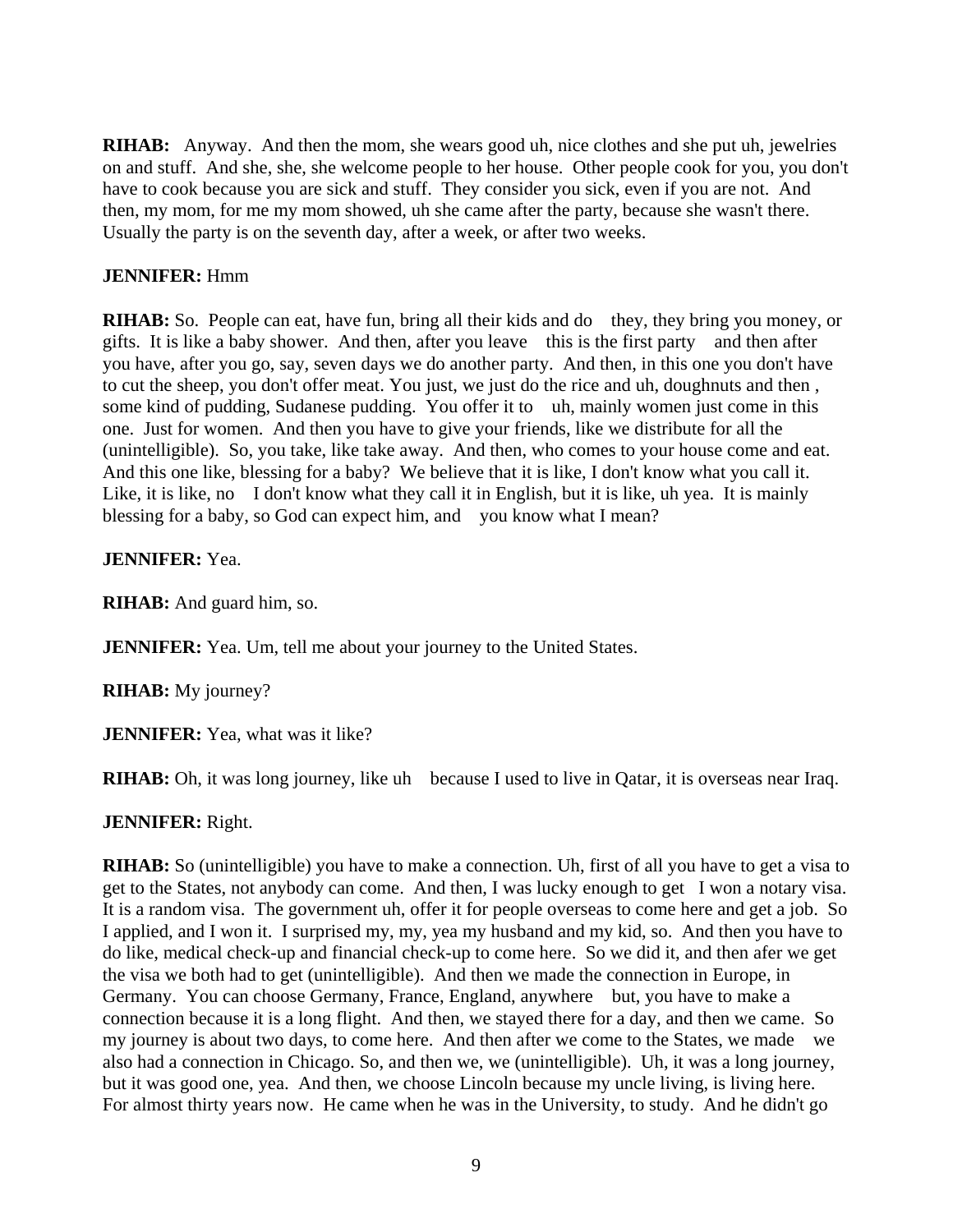back home, so he get marreid here and stayed here. He said Lincoln is a good place to live in. It is quiet and stuff. He used to he is an engineer he used to live in Chicago, but he said it is too crowded so he moved to Lincoln. So, when we were planning to come, he said, 'Come to Lincoln, it is a safe place for kids.' So, that's why we choose Lincoln.

**JENNIFER:** Hmm. Uh, what were your reasonings for leaving Sudan?

**RIHAB:** Like, go back? Uh, hopefully this summer. My sister's, my younger sister's wedding is on August third August. But, I don't know if I can make it. It is a lot of money, and.

### **JENNIFER:** Hmm.

### **RIHAB**: But

**JENNIFER:** Why, why did you decide to come to the United States?

**RIHAB:** Oh, too many reasons! Uh, first of all, to get a good life. Uh, because of politic of political problems and the econonic difficulties in my country. Even if you are educated, you can't guarantee a good life. And then, there is war and there is stuff. So, if you have a chance to go away that's why we stayed in Qatar, the Arabic country. Because my husband got a good job there, a good offer. So, we stayed there for five years. And then, when we had the chance to come here, uh, we didn't even hesitated, because we said, 'We want to give our son a good life and good future.' And if he is American citizen even, even if he choose to go back and live in Arabic country, he can be a special person. So, we guaranteed him his human rights and stuff. And then, the other part is the freedom. Even if you are rich and you have money in my country, you are not free. Because you have politics, you have governments, you have the religion and stuff. So, if you, you have the chance to live in a country like here or England or Germany, you can be free. So.

**JENNIFER:** But, what were your first thoughts when you first came to Lincoln? How it was different and everything. What did you think?

**RIHAB:** I see -- ah, the first thing is that I like the green. I, I because in my childhood, I live in the beach area.

#### **JENNIFER:** Right.

**RIHAB:** So it was green there. So, when I, we and we came in September, it was a good time

#### **JENNIFER:** Mmm.

**RIHAB:** So I like it, very much. And then uh, I was so worried inside my heart, when we said we are coming here. Because, uh, we just saw America in the movies, Hollywood. So, when we were, we decided to come here, I was I had the feeling that I can't live in the, like you know, the high speed rate of the day, the one you saw in the movie? So when I get to Lincoln, I say, 'Oh! Okay, this is not like in the movies, it is different. It is a real life!'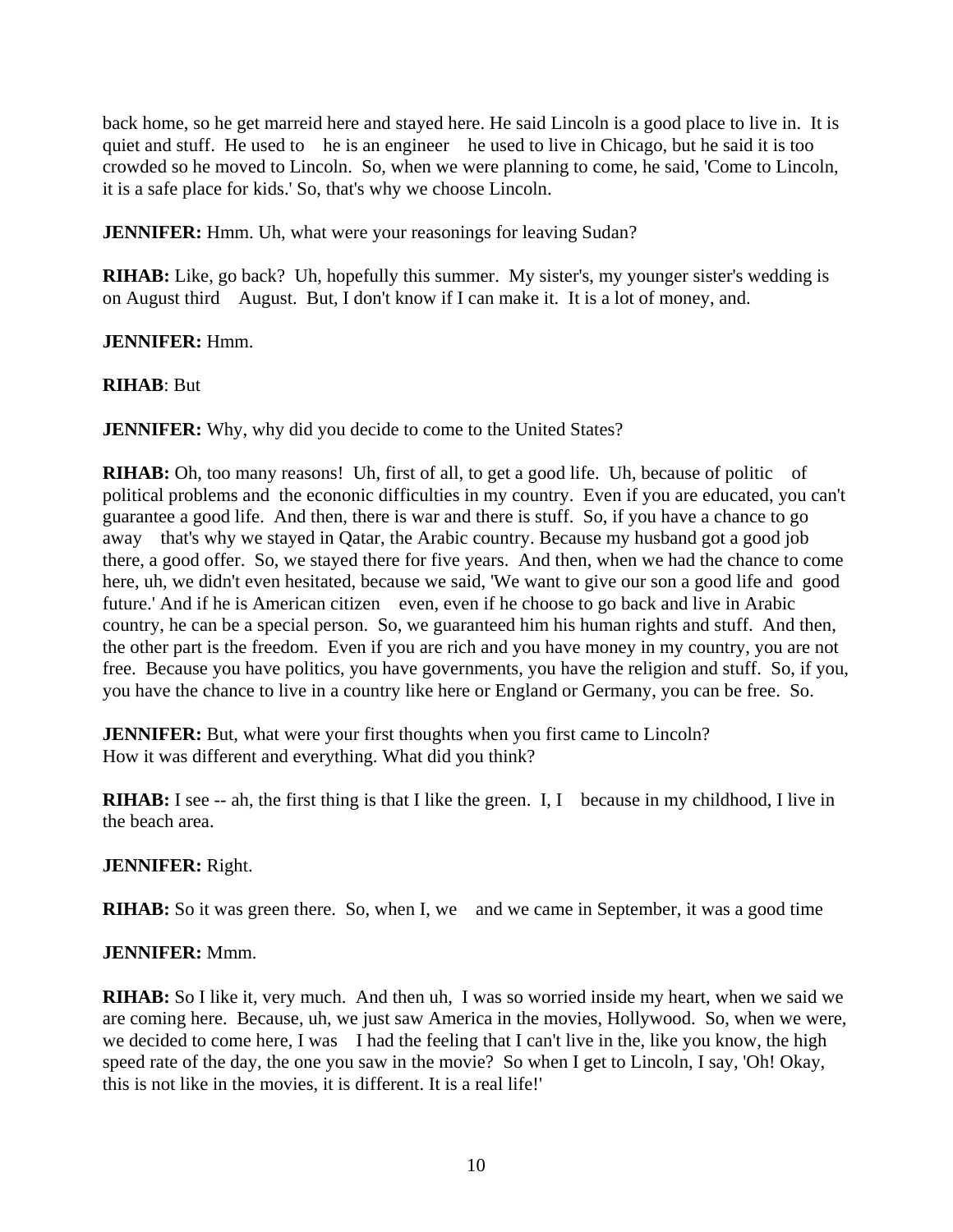### **JENNIFER:** Mmhmm.

**RIHAB:** So, I'm driving now, I go to school, I take my kids to school, I go to job my work. And I don't have, I don't feel or have that feeling of rushing, that I'm running, all the day. So I think I'm relieved, I like it here. Yea, I do like it.

**JENNIFER:** Hmm. Uh, as you look back, what do you think about leaving the country you were born in?

**RIHAB:** Leaving my country?

### **JENNIFER:** Yea.

**RIHAB:** It was a hard decision. Because, for me, I came alone. I didn't bring my family. I think, if my mom and dad are here, it is gonna be easier.

### **JENNIFER:** Right.

**RIHAB:** But, as I said, uh I, I said I'm gonna, I, I was looking for a good life for my son, so. It is not, it wasn't a good it wasn't an easy decision to take but, after I came here I think I did the right thing, to come. And I will go back and visit one day, to my country.

### **JENNIFER:** Hmm.

**RIHAB:** And hopefully, I'm planning to bring because we have, after, if I became a citizen I can bring my mom and dad. So, if they come here and they live with me, that's gonna be fun.

**JENNIFER:** Yea. What recommendations would you give them, if they were coming to the United States? What recommendations would you tell your family? To know about what would you want them to know about?

## **RIHAB:** Uh

**JENNIFER:** Before they came here.

**RIHAB:** Mainly, to respect others. Because, we lived all our life, like -- we are the major majority of the country, we are Muslims who are Arabic -- so, we are always above. I don't want to say above, but it was a (unintelligible). So when you, when you move to come here, you choose to be a minority. And this is a big difference between how we lived there and how we live here, now. So, I my father can speak English and he is an educated man, so he knows everything about diversity. And he used to live in England, British. So he knows how to be a foreigner. For my mom it is gonna be hard. Because she doesn't speak English, she is not well educated. And she used to be uh, she, she live all her life and she thinks she's a queen. So, it is hard for her to come here, and people look to her and say, 'Oh, you are black, you are foreign,' whatever. So it will be hard. So, the first thing I'm telling everybody whom I know is coming here, that you have respect others.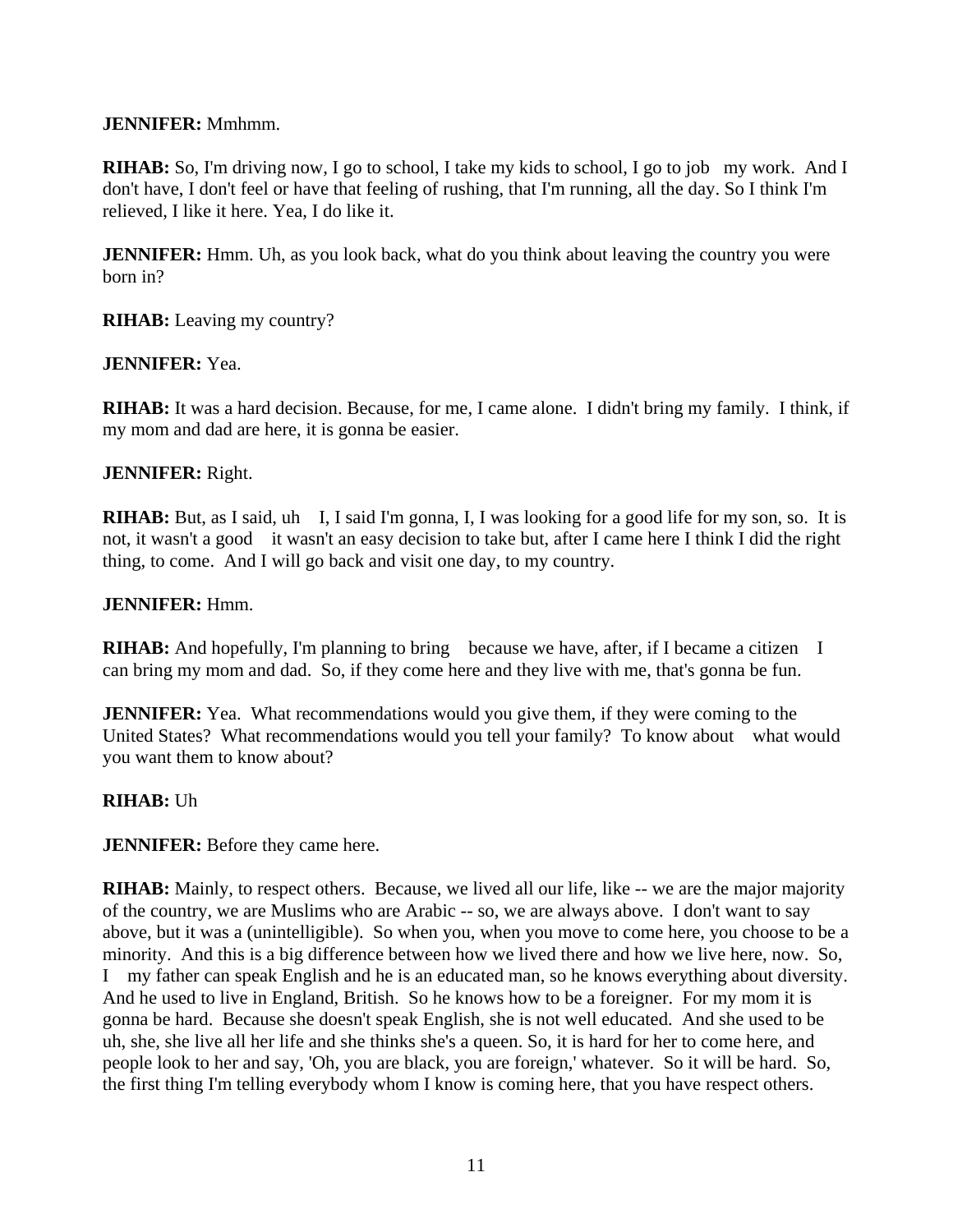**JENNIFER:** Hmm, do you ever think about going back?

**RIHAB:** Yea, I have that thought. I have to take my kids back to learn Arabic and Islam and (unintelligible) culture. Uh, even though we have the difficult life, and maybe not everything in my country is right, but there is a lot of good stuff there. Uh, the way we, the way we be raised is good for kids. To respect people, to be honest, to give before you take. And I want them to learn this stuff. I think if we keep living here, in this country, they're never gonna learn how to give. The main thing you learn here is, 'Mine, mine. Take it, take it.' So they need to learn how to give to others. So we go back, and then uh, I will let them hopefully they will stay there during their teenage years, teens. And then, if I have the opportunity, they will come back and study at the University here. And this way, I'm planning to let them know, kids are best from America and kids are less from Sudan.

**JENNIFER:** Hmm.

**RIHAB:** Yea, hopefully one day.

**JENNIFER:** Is there anything else that you want your children, or anybody, to remember from this interview?

**RIHAB:** From the interview?

**JENNIFER:** Yea, anything you

**RIHAB:** Yea, I think American people have a picture of our tendency to be American. It is a good chance. And then uh, you don't have to suffer all your life. For to look for food, to look for education, to look for medication, medicine and stuff. And then, they need to know that there is many, many people overseas, who can't even have a food one day. Like, there is too I was lucky, because my father was rich. Or, we are a high income family. So, I didn't even suffer like the other people. But still - I'm not American. So I I know how to suffer.

#### **JENNIFER:** Hmm.

**RIHAB:** And, I know how it is difficult. If you are, if you have exam tomorrow and the light went off. And this, for me, I have a little (unintelligible). There is a lot of kids in my country, they can't even go to school. And they can't even get their medication, and they didn't even have something to eat. So, if you have the opportunity to be in a good situation like this, just think about others, people over there.

**JENNIFER:** Well, thank you for this interview.

**RIHAB:** Oh, you're welcome.

**JENNIFER:** And uh, it was a pleasure.

**RIHAB:** You're welcome, Jennifer. And I hope I was